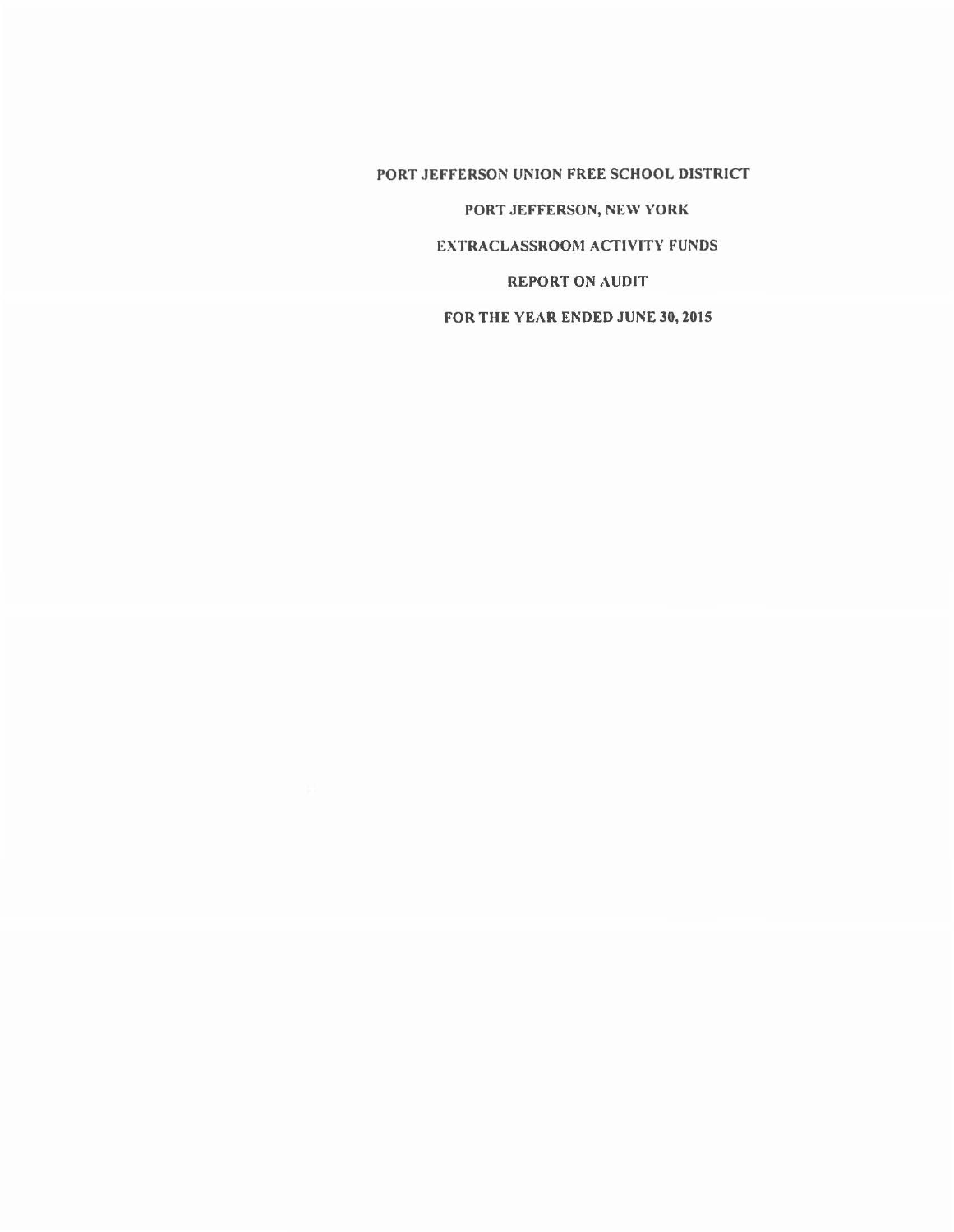# PORT JEFFERSON UNION FREE SCHOOL DISTRICT

# TABLE OF CONTENTS

# INDEPENDENT AUDITOR'S REPORT AND FINANCIAL STATEMENTS Independent Auditor's Report Statements of Cash Receipts and Disbursements For the Year Ended June 30, 2015 Note to Financial Statements Page Number  $1 - 3$ 4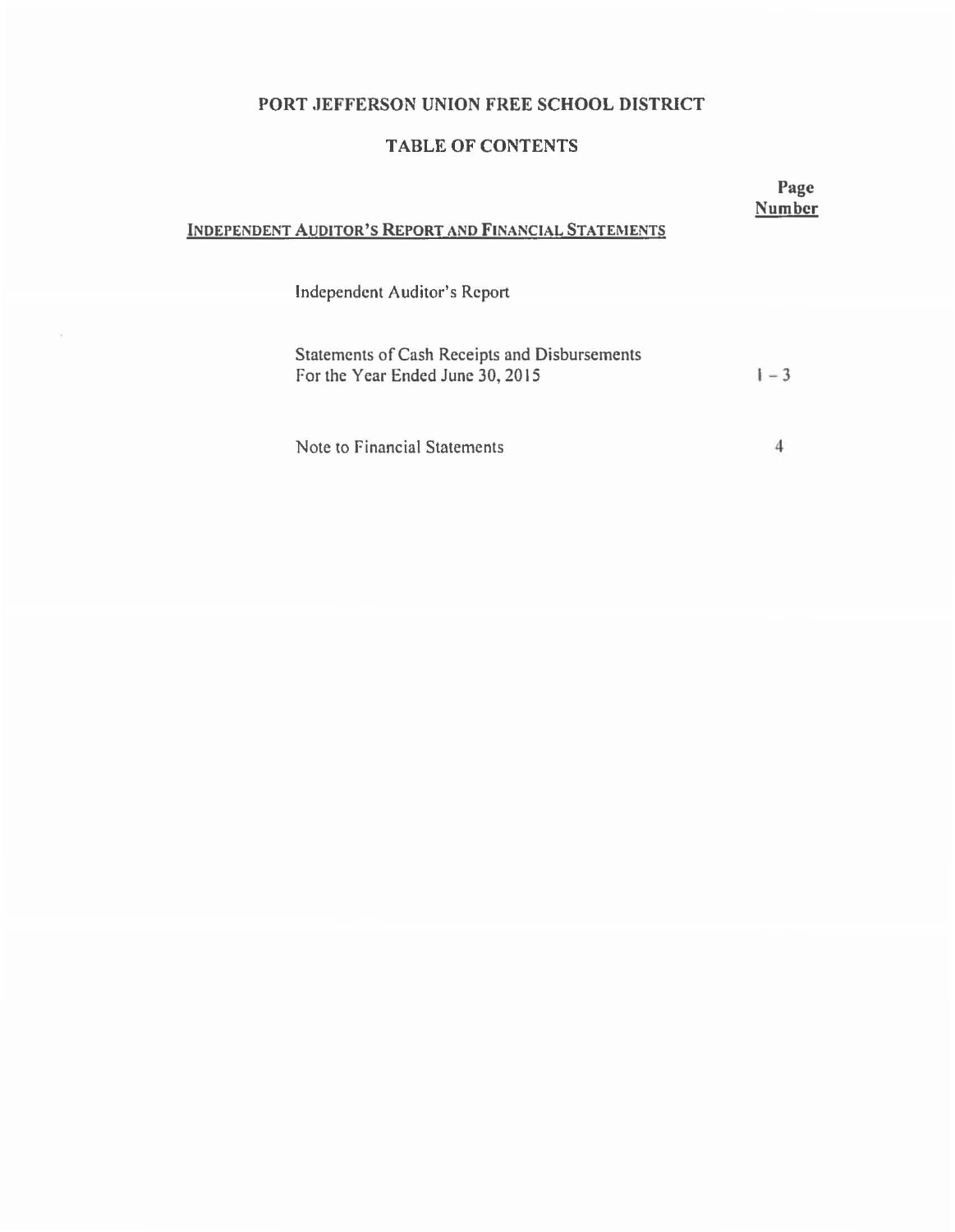Robert S. Abrams *(1926-2014)* 



 $R.S.$  ABRAMS & CO., LLP

**a.** *Accountants* & *Consultants for Over 75 years* 

Marianne E. Van Duyne, CPA Alexandria M. Battaglia, CPA

## INDEPENDENT AUDITOR'S REPORT

To the Board of Education of the Port Jefferson Union Free School District Port Jefferson, New York

We have audited the accompanying financial statements of Port Jefferson Union Free School District's Extraclassroom Activity Funds, as of and for the year ended June 30, 2015, and the related note to the financial statements, which collectively comprise the Port Jefferson Union Free School District's Extraclassroom Activity Funds basic financial statements as listed in the table of contents.

# Management's Responsibility for the Financial Statements

Management is responsible for the preparation and fair presentation of these financial statements in accordance with the cash basis of accounting described in Note B; this includes determining that the cash basis of accounting is an acceptable basis for the preparation of the financial statements in the circumstances. Management is also responsible for the design, implementation, and maintenance of internal control relevant to the preparation and fair presentation of financial statements that are free from material misstatement, whether due to error or fraud.

## Auditor's Responsibility

Our responsibility is to express an opinion on these financial statements based on our audit. We conducted our audit in accordance with auditing standards generally accepted in the United States of America. Those standards require that we plan and perform the audit to obtain reasonable assurance about whether the financial statements are free from material misstatement.

An audit involves performing procedures to obtain audit evidence about the amounts and disclosures in the financial statements. The procedures selected depend on the auditor's judgment, including the assessment of the risks of material misstatement of the financial statements, whether due to fraud or error. In making those risk assessments, the auditor considers internal control relevant to the entity's preparation and fair presentation of the financial statements in order to design audit procedures that are appropriate in the circumstances, but not for the purpose of expressing an opinion on the effectiveness of the entity's internal control. Accordingly, we express no such opinion. An audit also includes evaluating the appropriateness of accounting policies used and the reasonableness of significant accounting estimates made by management, as well as evaluating the overall presentation of the financial statements.

We believe that the audit evidence we have obtained is sufficient and appropriate to provide a

basis for our audit opinion.<br>ISLANDIA: 3033 EXPRESS DRIVE NORTH, SUITE 100 · ISLANDIA, NY 11749 WHITE PLAINS: 50 MAIN STREET, SUITE 1000 · WHITE PLAINS, NY 10606 PHONE: (631) 234-4444 •FAX: ( 631) 234-4234 ------------------ www.rsabrams.com------------------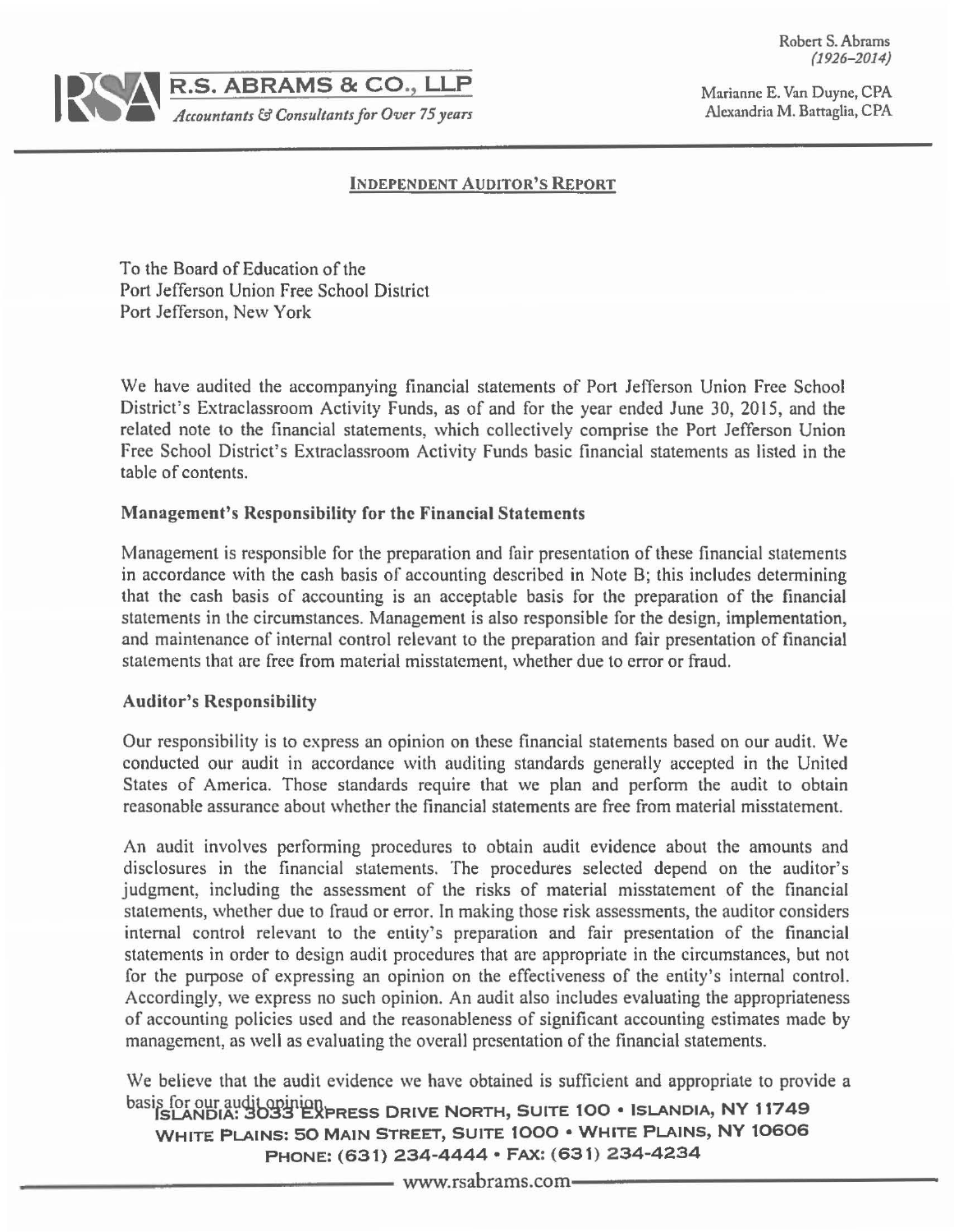We believe that the audit evidence we have obtained is sufficient and appropriate to provide a basis for our audit opinion.

## Opinion

In our opinion, the financial statements referred to above present fairly, in all material respects, the cash receipts and disbursements of the Port Jefferson Union Free School District's Extraclassroom Activity Funds, for the year ended June 30, 2015, in accordance with the basis of accounting as described in Note B.

#### Basis of Accounting

We draw attention to Note B of the financial statements, which describes the basis of accounting. The financial statements are prepared on the cash basis of accounting, which is a basis of accounting other than accounting principles generally accepted in the United States of America. Our opinion is not modified with respect to that matter.

 $R.8.$  Alexans  $80.740$ 

R.S. Abrams & Co., LLP Islandia, New York September 28, 2015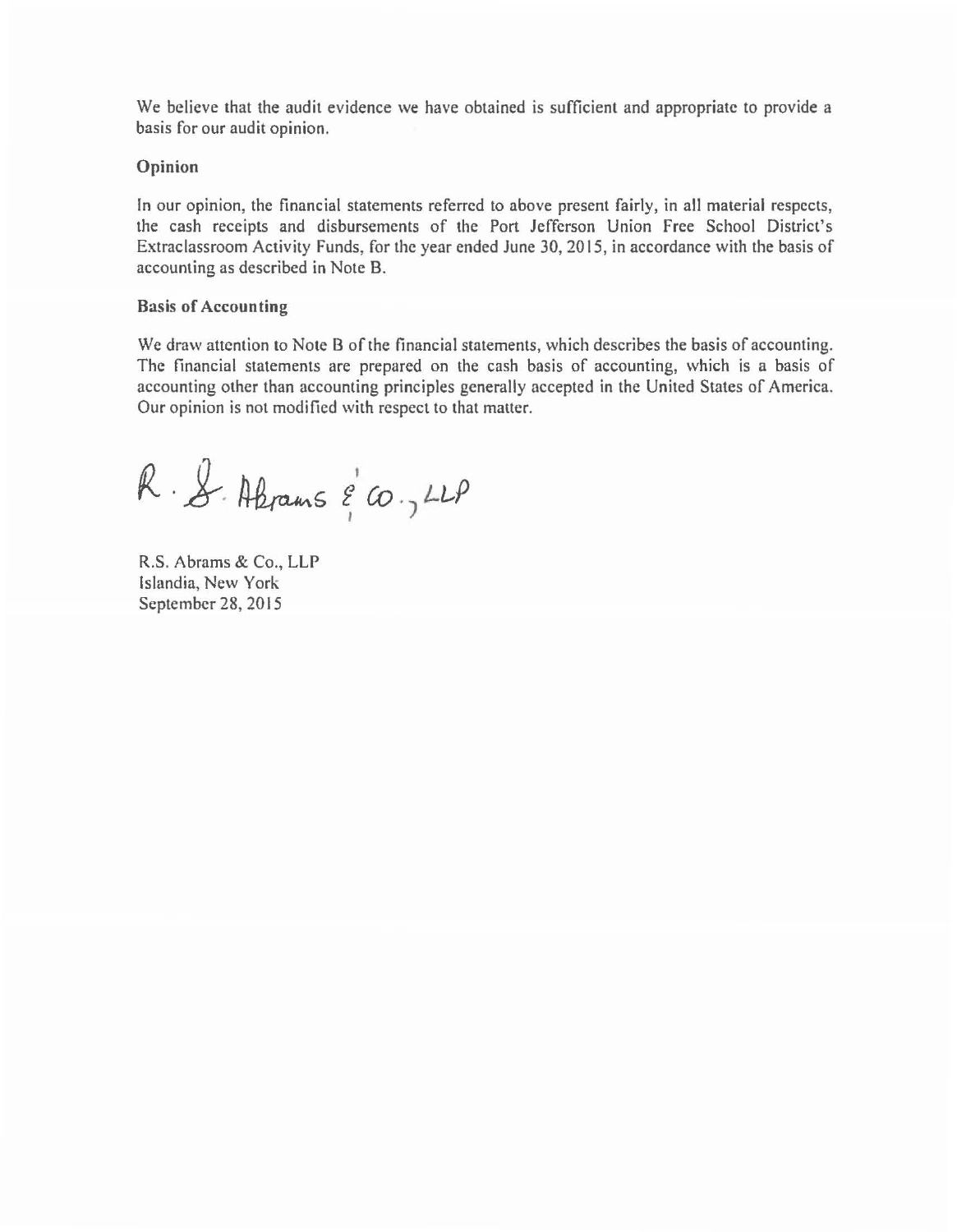# PORT JEFFERSON HIGH SCHOOL EXTRACLASSROOM ACTIVITY FUNDS STATEMENT OF CASH RECEIPTS AND DISBURSEMENTS FOR THE YEAR ENDED JUNE 30, 2015

| <b>Extraclassroom Account</b> | <b>Balance</b><br><b>July 1, 2014</b> | <b>Receipts</b> | <b>Disbursements</b> | <b>Balance</b><br>June 30, 2015 |
|-------------------------------|---------------------------------------|-----------------|----------------------|---------------------------------|
| Class of 2014                 | \$1,579                               | \$60            | \$1,639              | \$0                             |
| Class of 2015                 | 522                                   | 4,441           | 4,658                | 305                             |
| Class of 2016                 | 447                                   | 2,109           | 600                  | 1,956                           |
| Class of 2017                 | 1,265                                 | 1,194           | 1,037                | 1,422                           |
| Class of 2018                 | $\theta$                              | 380             | 324                  | 56                              |
| Drama Club                    | 9,383                                 | 4,817           | 11,074               | 3,126                           |
| Gay Straight Alliance         | 0                                     | 621             | 8                    | 613                             |
| HS Varsity Club               | 0                                     | 372             | $\Omega$             | 372                             |
| <b>Interact Club</b>          | 0                                     | 1,184           | 750                  | 434                             |
| <b>Investment Club</b>        | 0                                     | 972             | 0                    | 972                             |
| Latin Club                    | 0                                     | 1,443           | 1,235                | 208                             |
| Leo Club                      | 1,034                                 | 706             | 774                  | 967                             |
| <b>LISEC</b> Environmental    | $\theta$                              | 1,985           | 392                  | 1,593                           |
| <b>Music Festivals</b>        | 818                                   | 4,530           | 4,142                | 1,206                           |
| National Honor Society        | 0                                     | 2,702           | 2,250                | 452                             |
| Robotics                      | 434                                   | $\Omega$        | 101                  | 333                             |
| <b>Runners Club</b>           | 5,590                                 | 32,908          | 30,931               | 7,567                           |
| <b>Student Organization</b>   | 10,213                                | 63,621          | 56,068               | 17,765                          |
| Tri-M                         | 182                                   | 990             | 895                  | 277                             |
| Yearbook                      | 0                                     | 11,900          | 6,050                | 5,850                           |
| Total                         | \$31,467                              | \$136,935       | \$122,928            | \$45,473                        |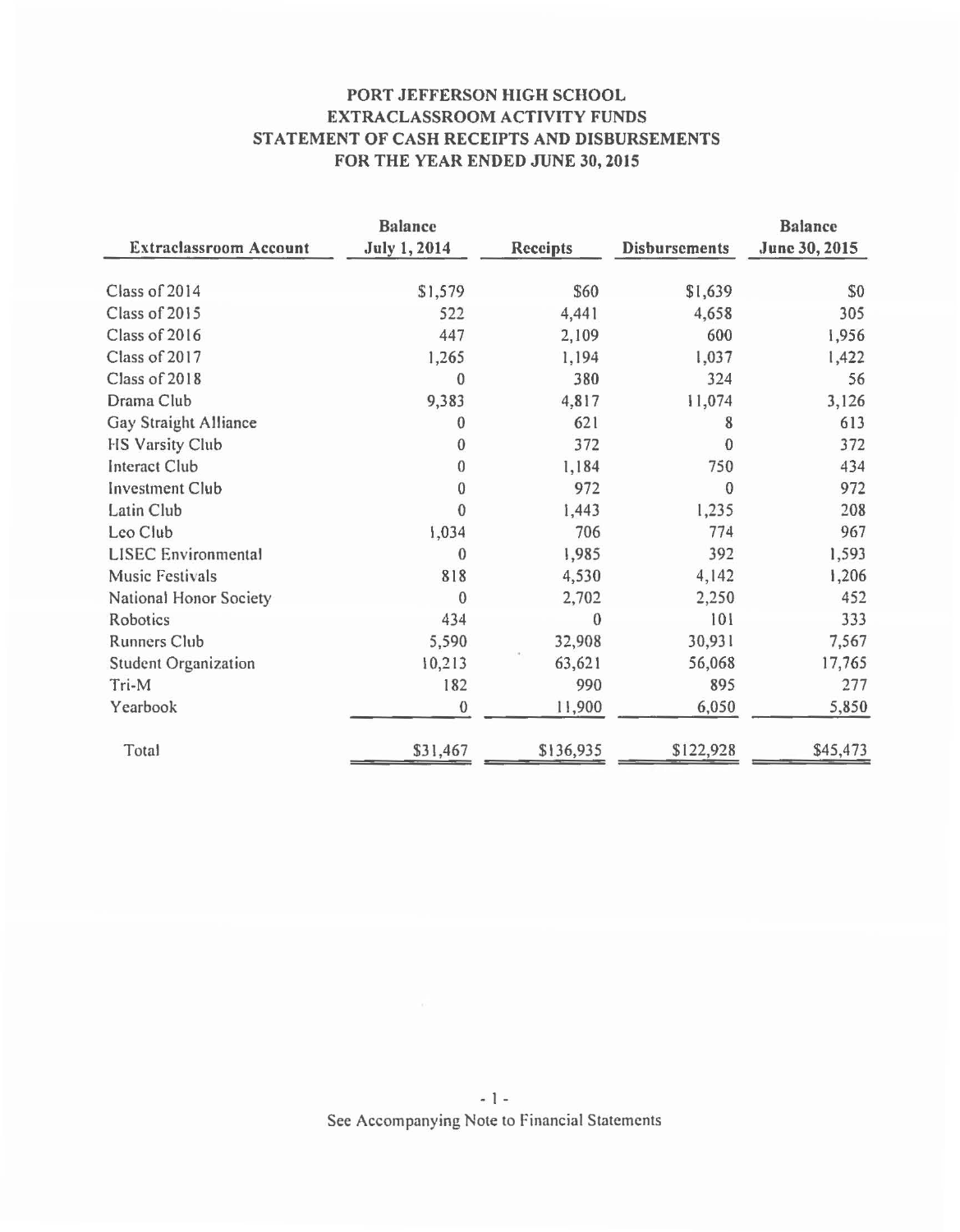# PORT JEFFERSON MIDDLE SCHOOL EXTRACLASSROOM ACTIVITY FUNDS STATEMENT OF CASH RECEIPTS AND DISBURSEMENTS FOR THE YEAR ENDED JUNE 30, 2015

|                               | <b>Balance</b> |                 |                      | <b>Balance</b> |
|-------------------------------|----------------|-----------------|----------------------|----------------|
| <b>Extraclassroom Account</b> | July 1, 2014   | <b>Receipts</b> | <b>Disbursements</b> | June 30, 2015  |
| Drama Club                    | \$1,438        | \$517           | \$1,038              | \$917          |
| Environmental Club            | 102            | 130             | $\theta$             | 232            |
| National Junior Honor Society | 487            | 615             | 817                  | 284            |
| Student Council               | 2,738          | 10,845          | 9,948                | 3,634          |
| Yearbook                      | 3,432          | 506             | 1,165                | 2,774          |
| Total                         | \$8,197        | \$12,613        | \$12,968             | \$7,842        |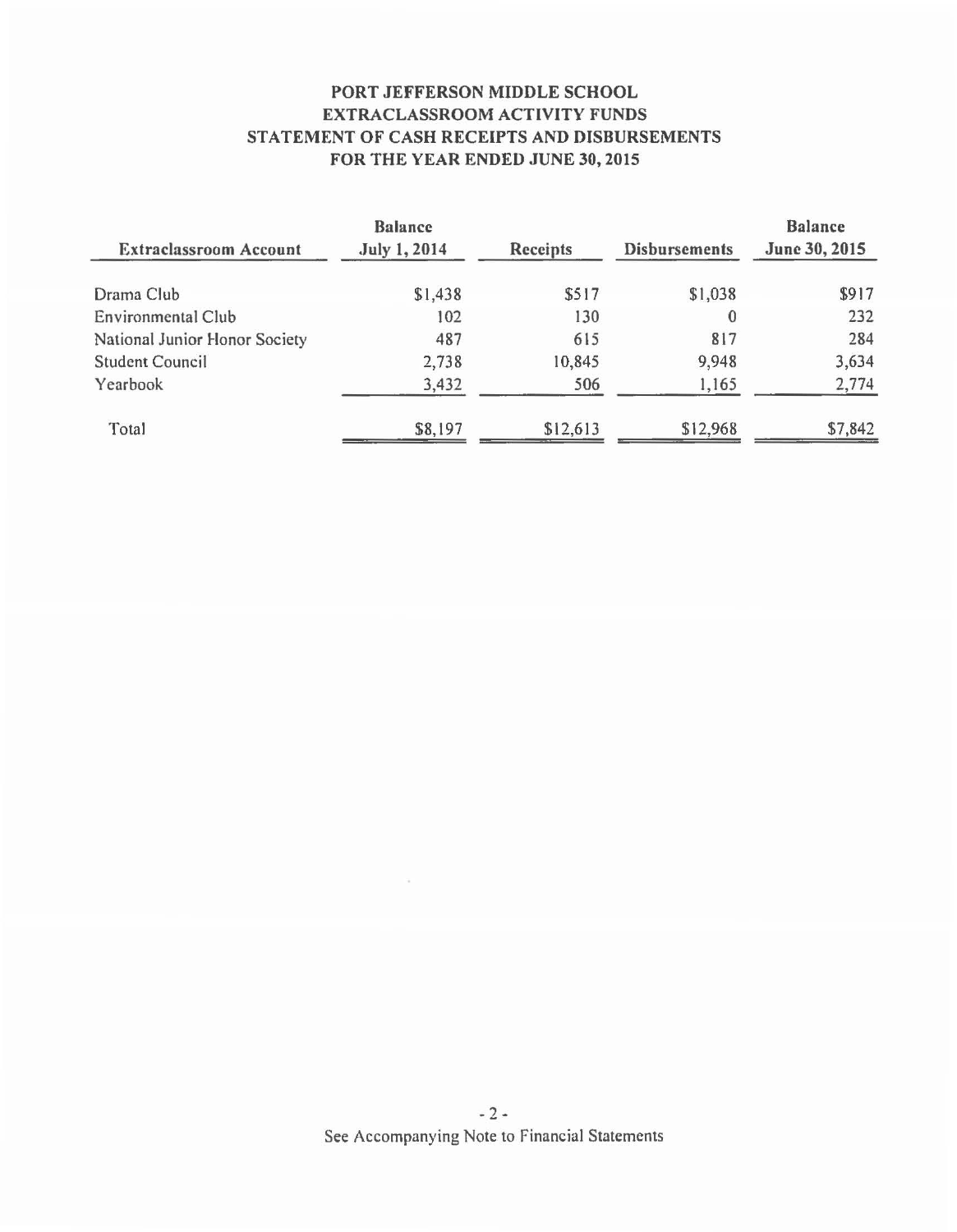# PORT JEFFERSON ELEMENTARY SCHOOL EXTRACLASSROOM ACTIVITY FUNDS STATEMENT OF CASH RECEIPTS AND DISBURSEMENTS FOR THE YEAR ENDED JUNE 30, 2015

| <b>Extraclassroom Account</b> | Balance             | <b>Receipts</b> | <b>Disbursements</b> | <b>Balance</b><br>June 30, 2015 |
|-------------------------------|---------------------|-----------------|----------------------|---------------------------------|
|                               | <b>July 1, 2014</b> |                 |                      |                                 |
| Student Government            | \$12,152            | \$4,856         | \$3,462              | \$13,546                        |
| Greenhouse                    |                     | 143             | 143                  | 0                               |
|                               |                     |                 |                      |                                 |
| Total                         | \$12,152            | \$4,999         | \$3,605              | \$13,546                        |